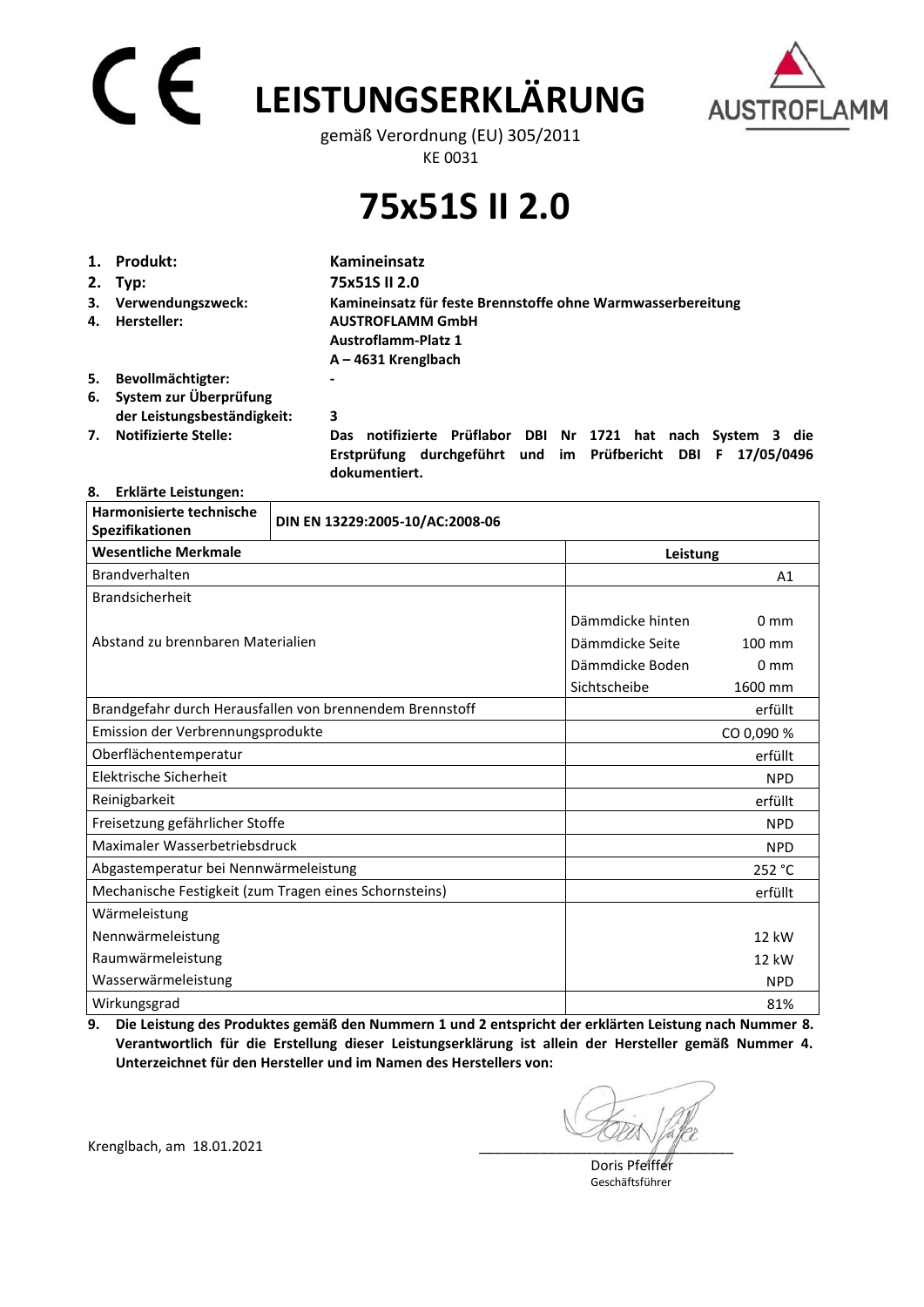# **Declaration of performance**



Council Regulation (EU) 305/2011 KE 0031

### **75x51S II 2.0**

| 1. | Product:                       | Insert appliances                                                                                                                                        |
|----|--------------------------------|----------------------------------------------------------------------------------------------------------------------------------------------------------|
| 2. | Type:                          | 75x51S II 2.0                                                                                                                                            |
| 3. | Intended use:                  | Insert appliance for solid fuel without hot water supply                                                                                                 |
| 4. | Trade mark/manufacturer:       | <b>AUSTROFLAMM GmbH</b>                                                                                                                                  |
|    |                                | <b>Austroflamm-Platz 1</b>                                                                                                                               |
|    |                                | $A - 4631$ Krenglbach                                                                                                                                    |
| 5. | Representative:                |                                                                                                                                                          |
| 6. | <b>System of verification</b>  |                                                                                                                                                          |
|    | of constancy of performance: 3 |                                                                                                                                                          |
| 7. | <b>Notified body:</b>          | The notified test laboratory DBI Nr 1721 performed the initial assessment<br>under system 3 and issued the results in test certifiacte DBI F 17/05/0496. |

#### **8. Declared performance:**

| <b>Harmonised technical</b><br>specifications   | DIN EN 13229:2005-10/AC:2008-06 |                              |                 |
|-------------------------------------------------|---------------------------------|------------------------------|-----------------|
| <b>Essential characteristics</b><br>Performance |                                 |                              |                 |
| Fire performance                                |                                 |                              | A1              |
| Fire safety                                     |                                 |                              |                 |
|                                                 |                                 | insulation thickness rear    | $0 \text{ mm}$  |
| Distance to flammable materials                 |                                 | insulation thickness lateral | 100 mm          |
|                                                 |                                 | insulation thickness floor   | 0 <sub>mm</sub> |
|                                                 |                                 | glass pane                   | 1600 mm         |
| Fire hazard through burning fuel falling out    |                                 |                              | complied        |
| <b>Emission combustion products</b>             |                                 |                              | CO 0,090 %      |
| Surface temperature                             |                                 |                              | complied        |
| Electrical safety                               |                                 |                              | <b>NPD</b>      |
| Cleanability                                    |                                 |                              | complied        |
| Discharge of toxic material                     |                                 |                              | <b>NPD</b>      |
| Maximum water operating pressure                |                                 |                              | <b>NPD</b>      |
| Exhaust gas temperature at nominal heat output  |                                 |                              | 252 °C          |
| Mechanical stability (for carrying the chinmey) |                                 |                              | complied        |
| Heat output                                     |                                 |                              |                 |
| Nominal heat output                             |                                 |                              | 12 kW           |
| Room heating capacity                           |                                 |                              | 12 kW           |
| Water heating capacity                          |                                 |                              | <b>NPD</b>      |
| Efficiency                                      |                                 |                              | 81%             |

**9. The performance of the product identified above is in conformity with the set of declared performance/s. This declaration of performance is issued, in accordance with Regulation (EU) No 305/2011, under the sole responsibility of the manufacturer identified above. Signed for and on behalf of the manufacturer by:**

 Doris Pfeiffer Managing director

Krenglbach, 18.01.2021